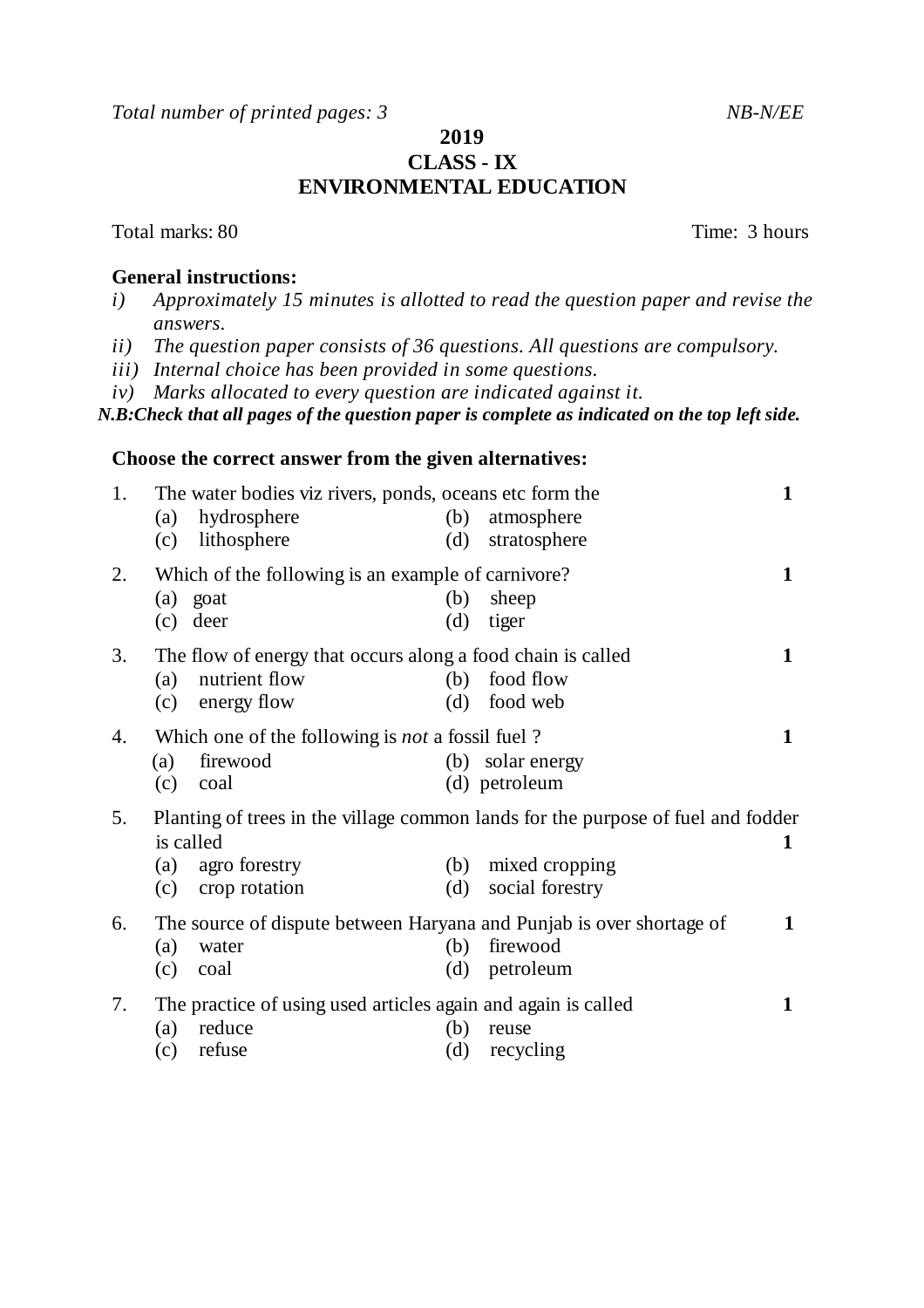| 8.  | The process of disposing waste by burning is called            |                      |     |                    |  |
|-----|----------------------------------------------------------------|----------------------|-----|--------------------|--|
|     | (a)                                                            | composting           | (b) | landfilling        |  |
|     | (c)                                                            | incineration         | (d) | dumping            |  |
| 9.  | Which of the following does not come under traditional values? |                      |     |                    |  |
|     | (a)                                                            | truth                | (b) | scientific outlook |  |
|     | (c)                                                            | peace                | (d) | compassion         |  |
| 10. | Swa-Shakti is a scheme for the development of                  |                      |     |                    |  |
|     |                                                                | (a) rural women      | (b) | urban women        |  |
|     |                                                                | (c) Unemployed women | (d) | pregnant women     |  |
|     |                                                                |                      |     |                    |  |
|     |                                                                |                      |     |                    |  |

## **Answer the following questions in one word or one sentence not exceeding 15 words:**

| 11. | What are estuaries?                                                                | $\mathbf{1}$     |
|-----|------------------------------------------------------------------------------------|------------------|
| 12. | Write an example of three step food chain in a grassland ecosystem.                | 1                |
| 13. | Name the chief produce of forest.                                                  | 1                |
| 14. | Write the full form of CNG.                                                        | 1                |
| 15. | What is value education?                                                           | $\mathbf{1}$     |
| 16. | Name one programme implemented for the welfare of Indian children.                 | 1                |
|     | Answer the following questions in about 20-30 words:                               |                  |
| 17. | Write any two features of open sea ecosystem.                                      | $\overline{2}$   |
| 18. | Name any two biotic components of an ecosystem.                                    | $\mathbf{2}$     |
| 19. | State any two nature's mechanism in maintaining balance of an ecosystem.           | $\boldsymbol{2}$ |
| 20. | Mention any two adverse effects of mining.                                         | $\overline{2}$   |
| 21. | What is environmental impact assessment (EIA)?                                     | $\overline{2}$   |
| 22. | Mention any two consequences of deforestation.                                     | $\overline{2}$   |
| 23. | Name any two agricultural wastes.                                                  | $\overline{2}$   |
| 24. | Differentiate between pollution and pollutant.                                     | $\overline{2}$   |
|     | Answer the following questions in about 30-50 words:                               |                  |
| 25. | Mention three harmful effects of increasing facilities of tourism and pilgrimage.3 |                  |
| 26. | Write any three indigenous agricultural practices.                                 | 3                |
| 27. | Mention any three major factors for causing deaths of numerous hornbills.          | 3                |